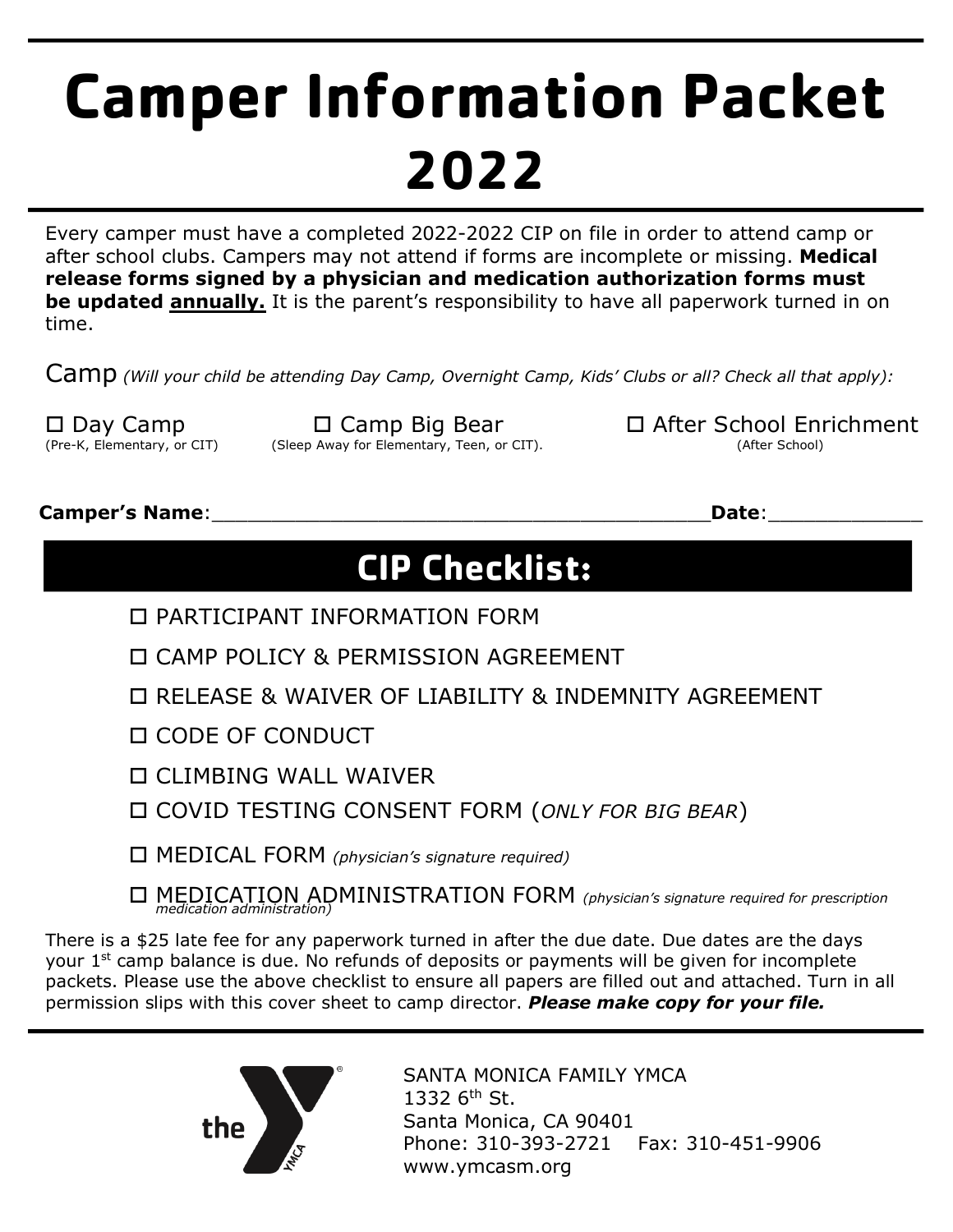

## **SANTA MONICA FAMILY YMCA** Participant Information Form Today's Date:

| <b>Information about the Mother/ Guardian</b>                                        |        |                                                                                                                                                                                            |  |
|--------------------------------------------------------------------------------------|--------|--------------------------------------------------------------------------------------------------------------------------------------------------------------------------------------------|--|
|                                                                                      |        |                                                                                                                                                                                            |  |
|                                                                                      |        |                                                                                                                                                                                            |  |
|                                                                                      |        |                                                                                                                                                                                            |  |
|                                                                                      |        | Business Address: ________________________________City: __________________Zip: _____________________                                                                                       |  |
| <b>Information about the Father/ Guardian</b>                                        |        |                                                                                                                                                                                            |  |
|                                                                                      |        |                                                                                                                                                                                            |  |
|                                                                                      |        |                                                                                                                                                                                            |  |
|                                                                                      |        |                                                                                                                                                                                            |  |
|                                                                                      |        | Business Address: ______________________________City: ________________________Zip: __________________<br>Emergency Contacts (My child has permission to leave with the following persons.) |  |
|                                                                                      |        |                                                                                                                                                                                            |  |
|                                                                                      |        | Home Phone #: __________________________________Work/Cell Phone #: _________________________________                                                                                       |  |
|                                                                                      |        |                                                                                                                                                                                            |  |
|                                                                                      |        | Home Phone #: __________________________________Work/Cell Phone #: _________________________________                                                                                       |  |
| More Information about the Child<br>Child lives with (circle all that apply): mother | father | step-mother step-father other                                                                                                                                                              |  |
|                                                                                      |        |                                                                                                                                                                                            |  |
|                                                                                      |        |                                                                                                                                                                                            |  |
| My child has permission $\Box$ to be photographed                                    |        | □ to participate in water activities                                                                                                                                                       |  |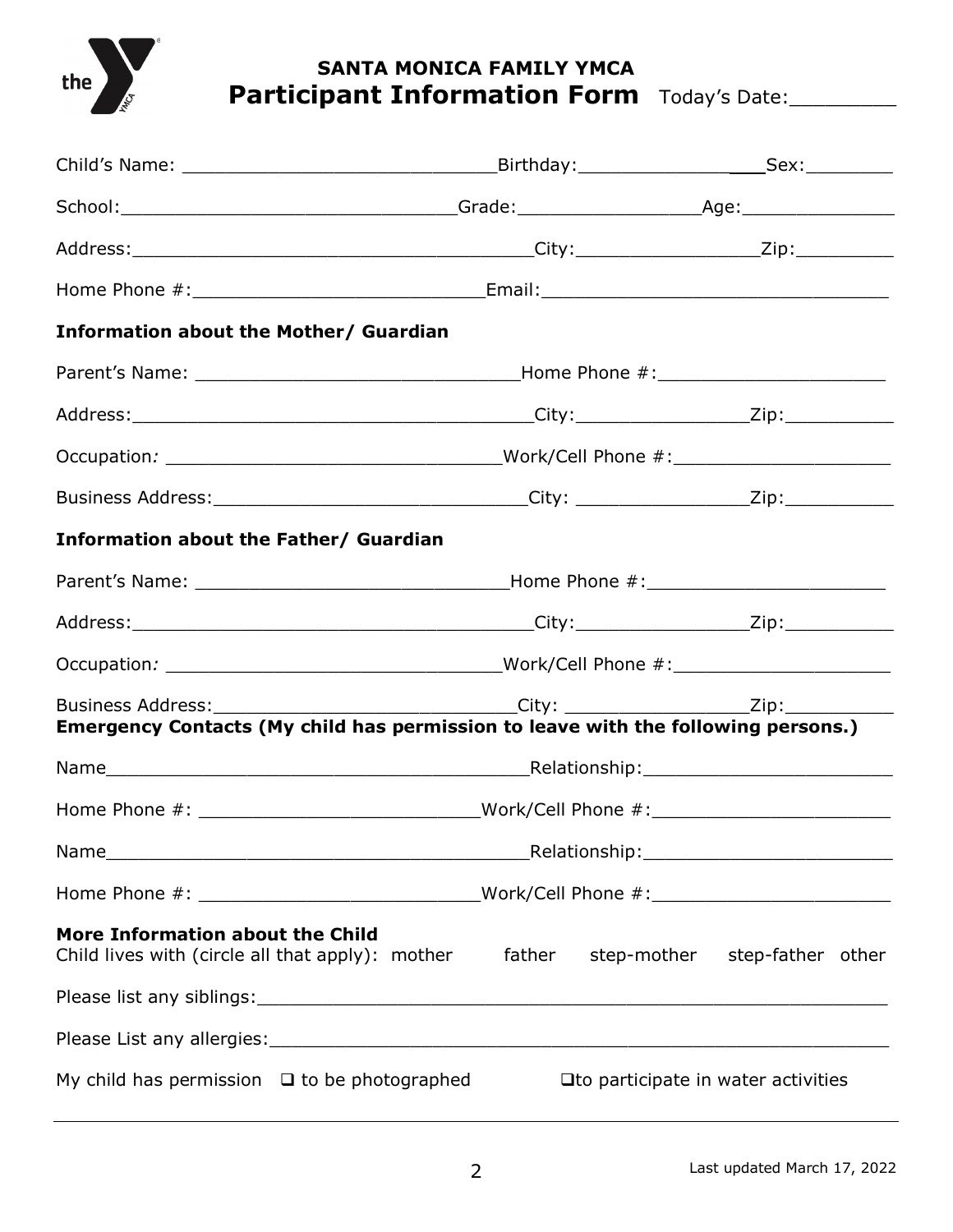| Participant's swimming abilities (please circle): | does not swim | beginner | advanced |
|---------------------------------------------------|---------------|----------|----------|
| How does your child react to new situations?      |               |          |          |

My child makes friends: easy a little shy very shy needs encouragement

My child's friends are: older younger same age

What activities does your child enjoy the most when alone?

What activities does you child enjoy doing with others?

In what way does your child need help at home?

List strong dislikes for food or other items

What is the most common discipline problem you have with your child?

What type of discipline do you use with your child?

What types of things do you wish your child to learn while at the Santa Monica Family YMCA Camp?

Please mention anything else you would like us to know about your child: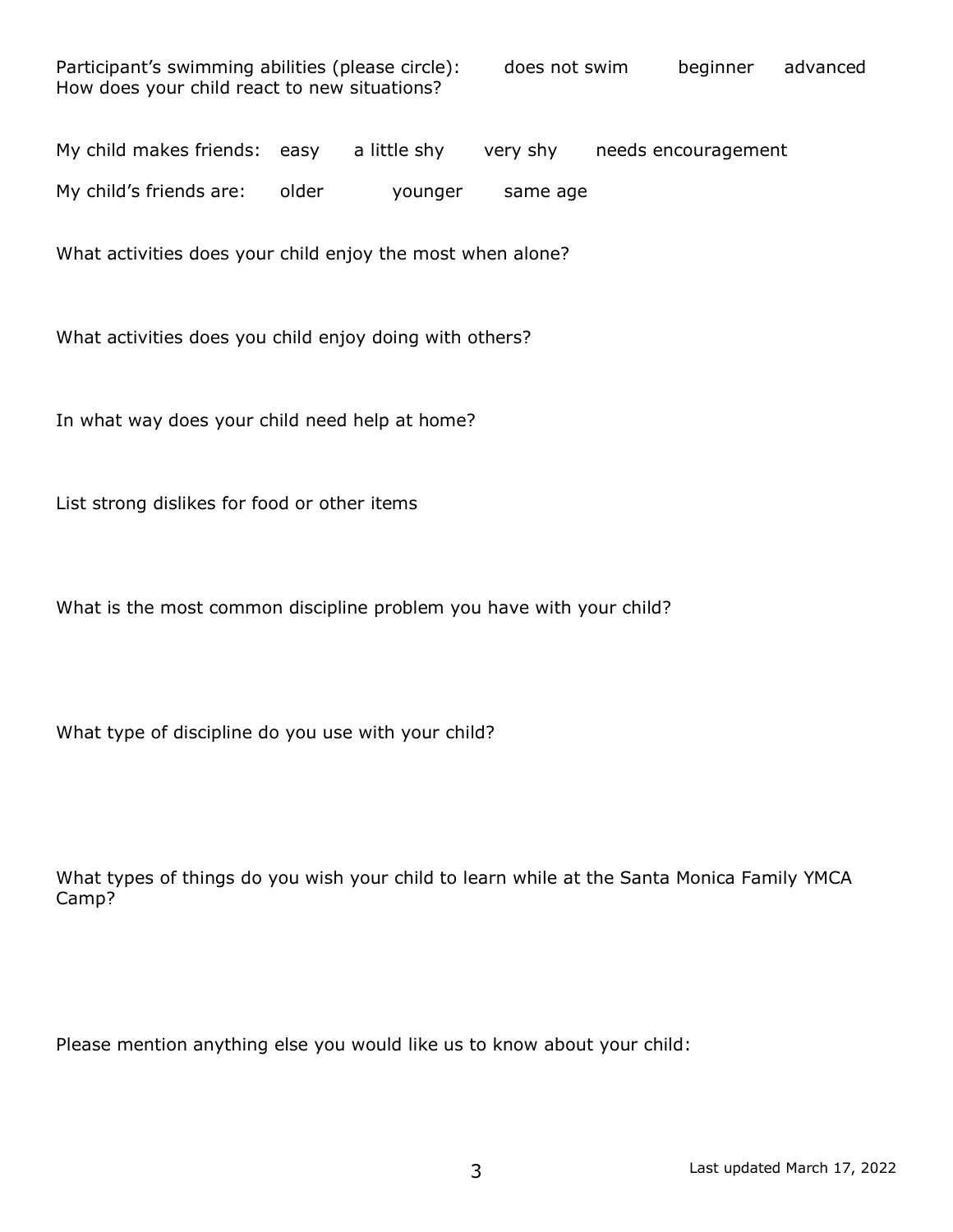

SANTA MONICA FAMILY YMCA **CAMP POLICY & PERMISSION AGREEMENT FORM**

*GENERAL PERMISSION, POLICY INFORMATION, EMERGENCY RELEASE FORM, PROMOTIONAL WAIVER, AND FEE POLICY ADREEMENT:*

## **Child's Name:** \_\_\_\_\_\_\_\_\_\_\_\_\_\_\_\_\_\_\_\_\_\_\_\_**Parent Name**:\_\_\_\_\_\_\_\_\_\_\_\_\_\_\_\_\_\_\_\_\_

*ALL ITEMS MUST BE REVIEWED AND CHECKED. SIGNATURE REQUIRED AT THE END OF THE FORM (ON REVERSE SIDE) STATING YOU HAVE READ AND AGREE WITH THE FOLLOWING ITEMS:*

- 1.  $\Box$  I hereby grant permission for the above named minor to use all of the equipment and to participate in all of the activities of the Santa Monica Family YMCA Camps. I will notify the Camp Director **in writing** if and when I do not wish the above named minor to participate in a specific activity.
- 2.  $\Box$  I hereby grant permission for the above name minor to leave the Santa Monica Family YMCA facility premises under the supervision of staff member for off campus events in YMCA authorized vehicles, on foot, or in a chartered bus.
- 3. **Q** I hereby grant permission for the Santa Monica Family YMCA to seek **EMERGENCY MEDICAL AND/OR SURGICAL TREATMENT** for the above named minor.
- 4.  $\Box$  I hereby grant permission for the above named minor to be included in promotional pictures for the Santa Monica Family YMCA brochures and publications.
- 5.  $\Box$  I hereby consent to the photographing, recording, or reproduction in any other manner (including videotapes and audio tapes) of the likeness, voice and/or activities of my child and further authorize the Santa Monica Family YMCA and it's employees to make unlimited use of such reproductions for YMCA advertising and recruitment, including, but not limited to, broadcasting to the public of the reproductions over radio and television stations. I understand that I will not receive any monetary compensation, now or in the future, for participating.
- 6.  $\Box$  I agree to be responsible for paying all fees in a timely manner when due and understand that **ALL FEES must be paid in full and ALL PAPERWORK turned in prior to attending program activities.**
- 7.  $\Box$  I understand that the Santa Monica Family YMCA reserves the right to refuse service and/or cancel a participant's program when fees and paperwork are not received when due.
- 8.  $\Box$  I understand that the Santa Monica Family YMCA will not be responsible for anything that may happen as a result of false information given or for information that has not been updated when changes in address or phone numbers occur. I further understand that I must have a working phone number where I may be reached or a message left (that I check regularly) so that the Santa Monica Family YMCA may contact me when needed.
- 9.  $\Box$  I understand that there will be a \$25.00 charge plus bank charges for the first check returned from a bank. If a second check is returned unpaid, the fee will be a \$35.00 plus bank charges. After a 2<sup>nd</sup> check is returned unpaid, I understand that no further checks will be accepted, and I must pay all future payments in cash, cashier's check or money order.

## **CONTINUE ON REVERSE SIDE**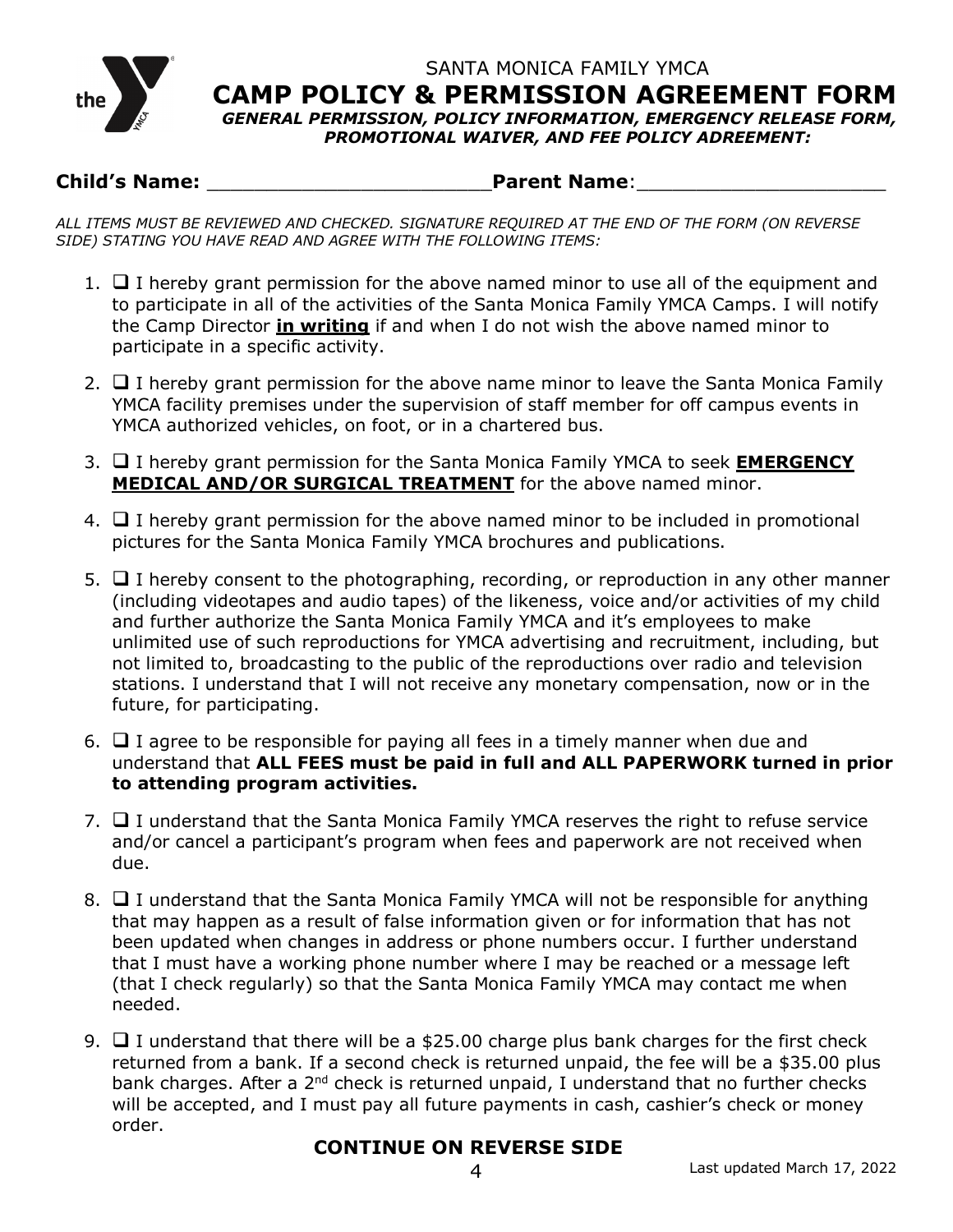10. $\Box$  I understand that there are no refunds, credits or transferring of deposits, credit given or prorates for participants who are absent or ask to leave the program due to behavioral issues.

#### **DAY CAMP ONLY**

- $11.\Box$  I understand that the Santa Monica Family YMCA Camp will not assume responsibility for the above named minor if s/he has not been properly signed in when s/he arrives.
- 12.  $\Box$  I understand that my child may be visiting the Santa Monica State Beach as part of the daily curriculum of the Santa Monica Family YMCA Day Camp. I understand that my child will be walking to the beach and I will provide proper footwear, swimwear, beach towel, sunscreen & water.
- 13. $\Box$  I give my child permission to attend fieldtrips to the beach or elsewhere or will otherwise provide alternate care on those days. I understand there are no refunds of fees for not participating or attending on fieldtrip days.
- 14.  $\Box$  I also understand while at the beach, I hold the city of Santa Monica, its agents, officers, and employees, harmless and indemnify the same from any claims relating to the campers activities on the Santa Monica State Beach that arise from or are in any manner connected with the Santa Monica Family YMCA Day Camp.

 $\mathbf{r} = \mathbf{r} \times \mathbf{r}$  $\mathbf{r} = \mathbf{r} \times \mathbf{r}$ 

I AM THE CUSTODIAL PARENT/GUARDIAN OF THE ABOVE NAMED MINOR AND HAVE READ AND AGREE TO UNDERSTAND THE 11 STATEMENTS LISTED ON THE SANTA MONICA FAMILY YMCA CAMP POLICY & PERMISSION AGREEMENT FORM.

*(FOR SINGLE PARENT/GUARDIANSHIP FAMILIES, THE CUSTIODIAL PARENT OR GUARDIAN MUST SIGN BELOW.)*

| Mother's/Guardian's Name (please print) |             |
|-----------------------------------------|-------------|
|                                         |             |
| Mother's/Guardian's Signature           | <b>DATE</b> |
|                                         |             |
| Father's/Guardian's Name (please print) |             |

| Father's/Guardian's Signature | )AT |  |
|-------------------------------|-----|--|
|                               |     |  |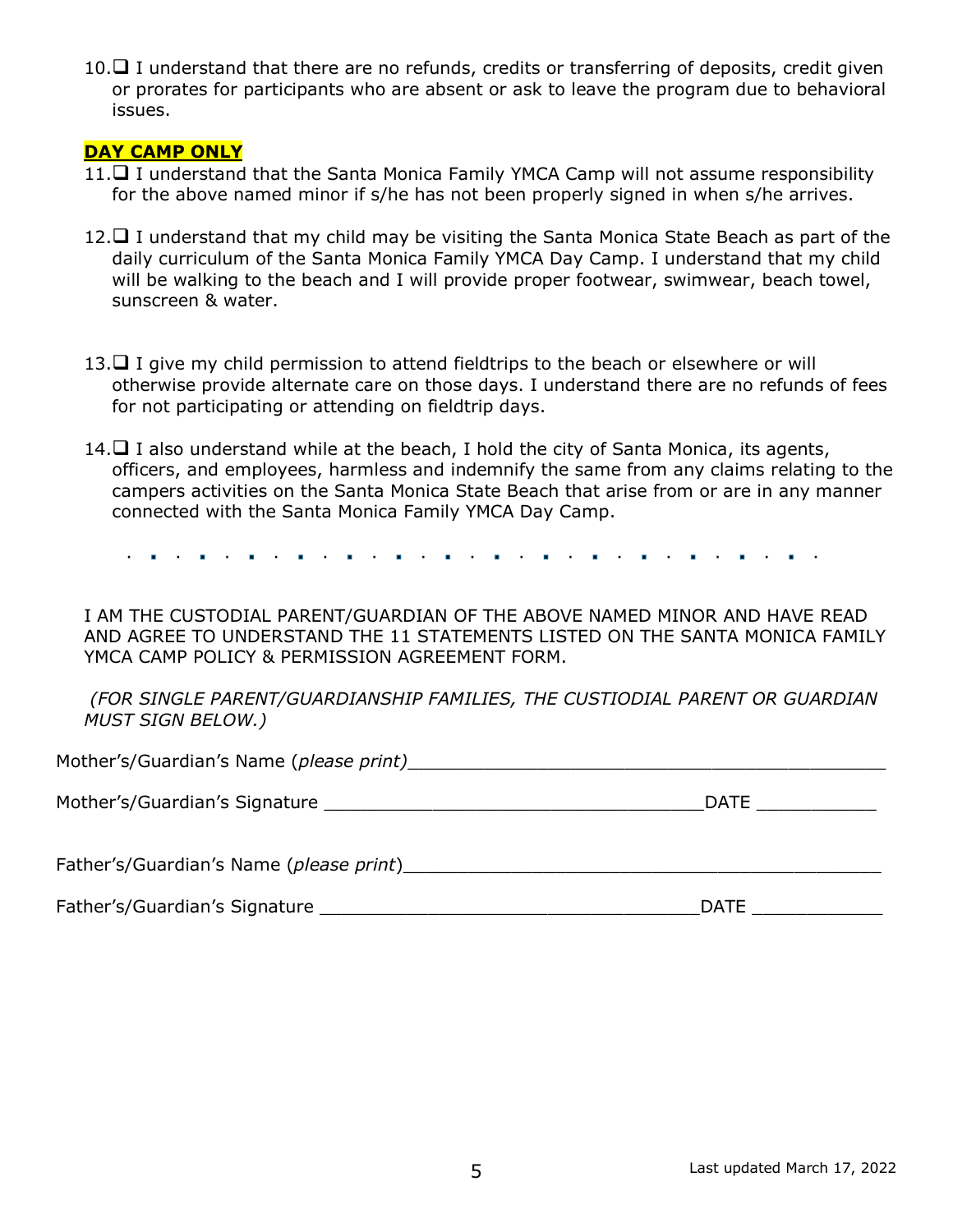

#### SANTA MONICA FAMILY YMCA CAMP **RELEASE AND WAIVER OF LIABILITY & INDEMNITY AGREEMENT**

In consideration of being permitted to utilize the facilities, services and programs of the YMCA for any purpose, including, but not limited to the observation or use of the facilities or equipment, or participation in any off-site program affiliated with the YMCA, the undersigned, for him/herself and any personal representatives, heirs, and next of kin, hereby acknowledges, agrees and represents that he/she has or immediately upon entering will, inspect and carefully consider such premises and facilities or the affiliated program. It is further warranted that such entry into the YMCA for observation or use of any facilities or equipment or participation in such affiliated program constitutes an acknowledgment that such premises and all facilities and equipment thereon and such affiliated program have been inspected and carefully considered and that the undersigned finds and accepts same as being safe and reasonably suited for the purpose of such observation, use or participation.

IN FURTHER CONSIDERATION OF BEING PERMITTED TO ENTER THE YMCA FOR ANY PURPOSE INCLUDING, BUT NOT LIMITED TO, OBSERVATION OR USE OF FACILITES OR EQUIPMENT, OR PARTICIPATION IN ANY OFF-SITE PROGRAM AFFILIATED WITH THE YMCA, THE UNDERSIGNED HEREBY AGREES TO THE FOLLOWING:

1.THE UNDERSIGNED HEREBY RELEASES WAIVES, DISCHARGES AND COVENANTS NOT TO SUE THE YMCA, its directors, officers, employees, and agents from all liability to the undersigned, his personal representatives, assigns, heirs and next of kin for any loss or damage, and any claim or demands therefore on account of injury to the person or property or resulting in death of the undersigned, whether caused by the negligence of the releases or otherwise while the undersigned is in, upon, or about the premises of any facilities or equipment therein or participating in any program affiliated with the YMCA.

2. The undersigned hereby agrees to indemnify and save and hold harmless the releases and each of them from any loss, liability, damage, or cost they may incur due to the presence of the undersigned in, upon or about the YMCA premises or anyway observing or using any facilities or equipment of the YMCA or participating in any program affiliated with the YMCA whether caused by the negligence of the releases or otherwise.

3. The undersigned hereby assumes responsibility for and risk of bodily injury, death or property damage due to negligence of releasee or otherwise while in, about or upon the premises of the YMCA and/or while using the premises of any facility or equipment thereon or participating in any program affiliated with the YMCA.

The undersigned further expressively agrees that the foregoing release, waiver and indemnity agreement is intended to be as broad and inclusive as is permitted by the law of the State of California and that if any portion thereof is held invalid, it is agreed that the balance shall, notwithstanding, continue in full legal force and effect.

The undersigned has read and voluntarily signs the release and waiver of liability and indemnity agreement, and further agrees that no oral representations, statements or inducement apart from the foregoing written agreement have been made.

In addition, the undersigned acknowledges that novel coronavirus ("COVID-19") infections have been confirmed throughout the United States, including in Southern California. In accordance with the most recent guidance and protocols issued by the World Health Organization (WHO), the Centers for Disease Control and Prevention (CDC), the California Department of Public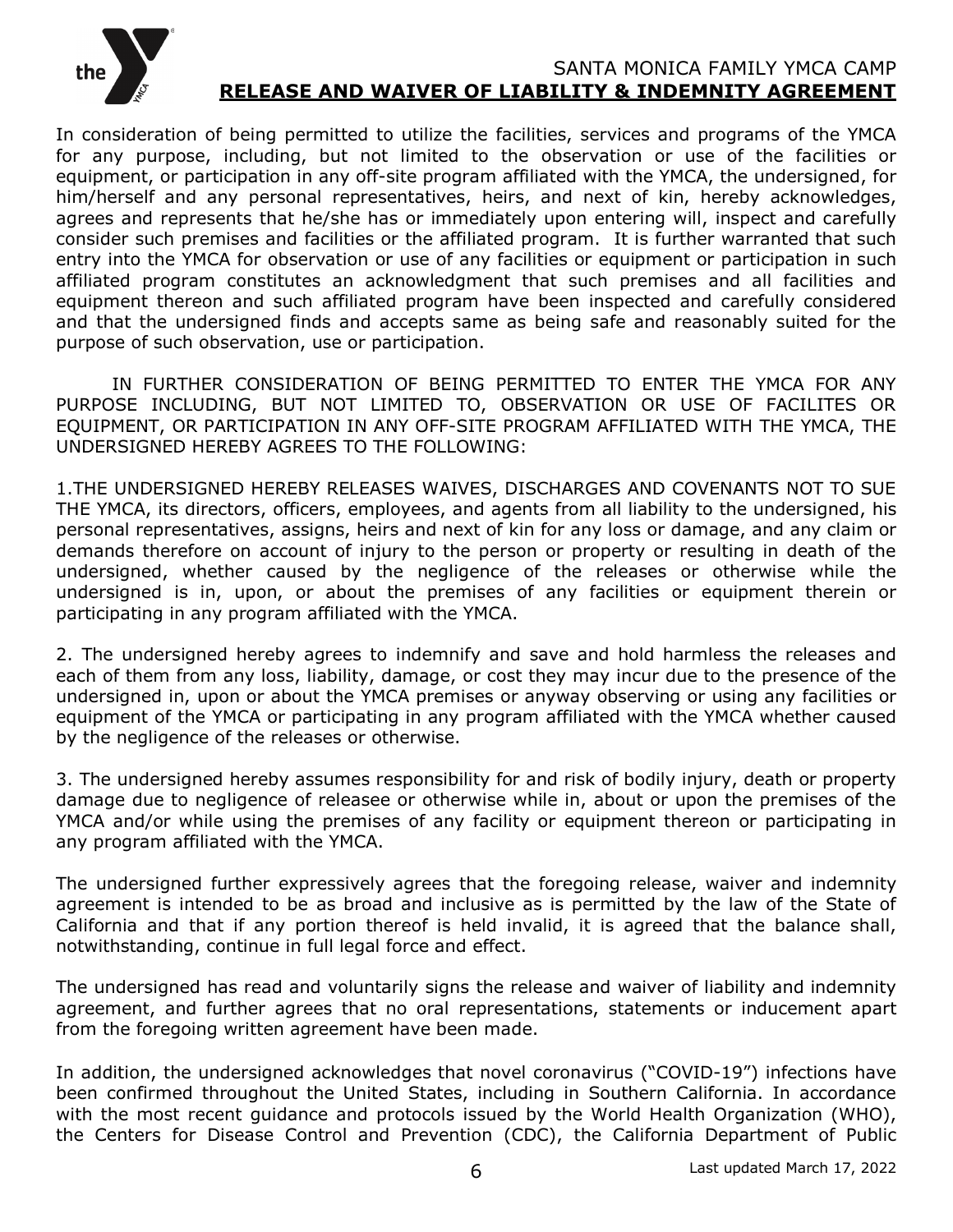Health (CDPH), the Orange County Health Care Agency (OCHCA), and the Los Angeles County Department of Public Health (together, the

"Public Health Agencies") for slowing the transmission of COVID-19, the undersigned hereby agrees, represents, and warrants that neither the undersigned nor such participating children shall visit or utilize the facilities, services, and programs of the YMCA (other than any exclusively online services and programs) within 14 days after (i) returning from highly impacted areas subject to a CDC Level 3 Travel Health Notice; (ii) exposure to any person returning from areas subject to a CDC Level 3 Travel Health Notice, or (iii) exposure to any person who has a suspected or confirmed case of COVID-19. The CDC Travel Health Notices list is updated regularly and currently includes China, Iran, South Korea, and most of Europe. The undersigned agrees to check the CDC Travel Health Notices list

(https://www.cdc.gov/coronavirus/2019-ncov/travelers/index.html) prior to utilizing the facilities, services, and programs of the YMCA, on a daily basis if necessary. The undersigned hereby agrees, represents, and warrants that neither the undersigned nor such participating children shall visit or utilize the facilities, services, and programs of the Santa Monica Family YMCA if he/she/they: (i) experiences symptoms of COVID-19, including, without limitation, fever, cough or shortness of breath; or (ii) has a suspected or diagnosed/confirmed case of COVID-19. The undersigned agrees to notify the YMCA immediately if he/she/they believes that any of the foregoing access/use restrictions may apply.

The Santa Monica Family YMCA has taken certain steps to implement recommended guidance and protocols issued by the Public Health Agencies for slowing the transmission of COVID-19, including, without limitation, the access/use restrictions set forth above. The undersigned acknowledges and agrees that the Santa Monica Family YMCA may revise its procedures at any time, including, but not limited to, those based on updated recommended guidance and protocols issued by the Public Health Agencies, and further agrees to comply with the YMCA's revised procedures prior to utilizing the facilities, services, and programs of the Santa Monica Family YMCA. The undersigned further acknowledges and agrees that, due to the nature of the facilities, services, and programs offered by the YMCA, social distancing of six (6) feet per person among children and their caregivers and/or among participants is not always possible, though at all times the YMCA and the undersigned will attempt to do so. The undersigned fully understands and appreciates both the known and potential dangers of utilizing the facilities, services, and programs of the Santa Monica Family YMCA and acknowledges that use thereof by the undersigned and/or such participating children may, despite the YMCA's reasonable efforts to mitigate such dangers, result in exposure to COVID-19, which could result in quarantine requirements, serious illness, disability, and/or death.

I Have Read This Release.

Date: etc. Signature Parent/Guardian: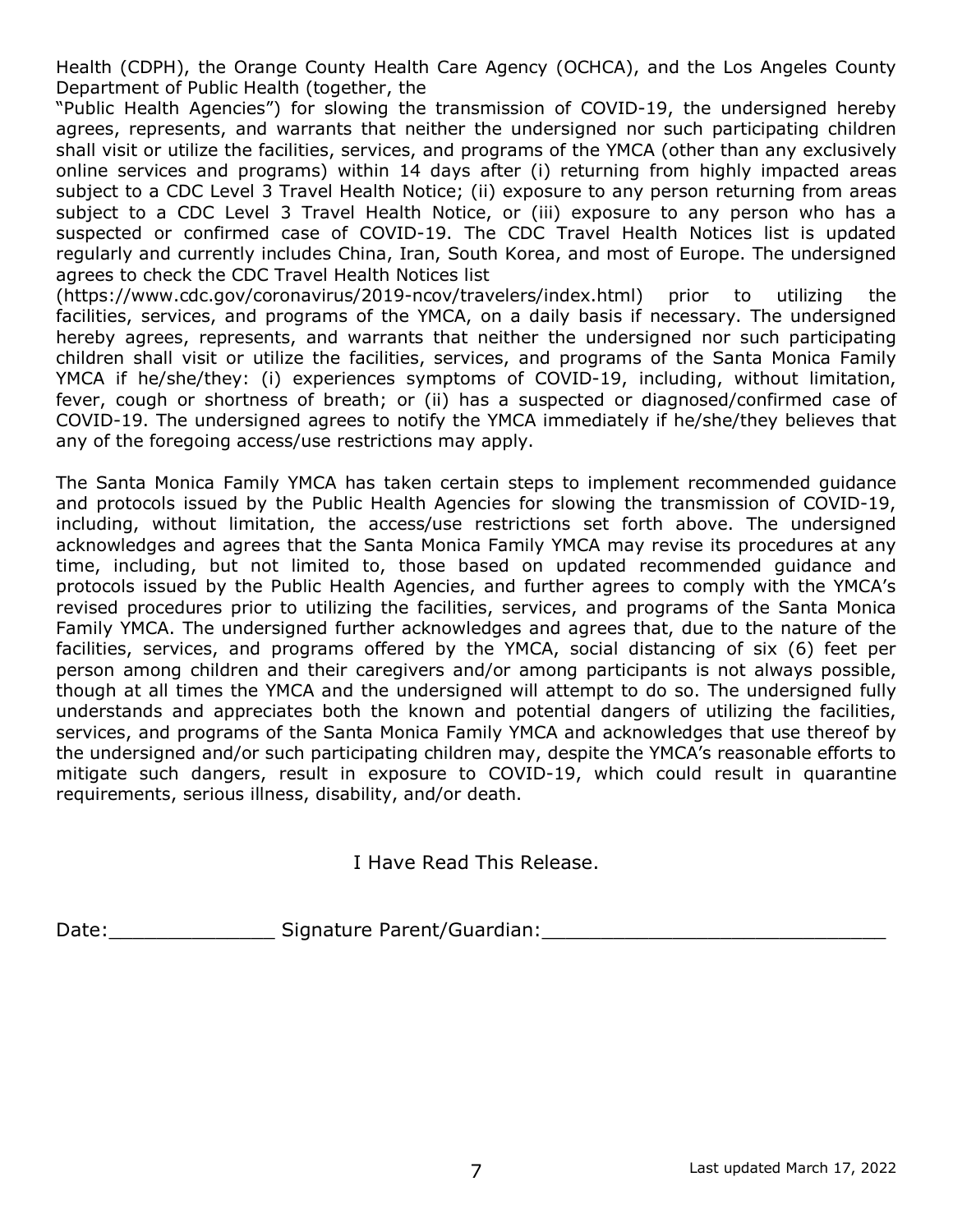

## SANTA MONICA FAMILY YMCA **CODE OF CONDUCT**

In order to protect the Santa Monica Family YMCA, other YMCAs, staff, volunteers, and program participants, the following Code of Conduct will be observed. Please review with your camper prior to attending camp.

#### **General Rules & Safety Guidelines**

- $\Box$  All campers must listen to and follow rules and quidelines set forth by camp staff
- $\Box$  All campers must wear closed-toed shoes and day campers must wear their day camp shirt or red shirt daily.
- q All campers must leave all cell phones, electronics, and toys at home. The Santa Monica Family YMCA is not responsible for lost or stolen items.
- $\Box$  All campers must stay with their group at all times and within designated boundaries for each activity area.
- $\Box$  Camp is a no nut zone. To protect against potentially life-threatening incidences, campers may not bring nuts to camp, and are prohibited from sharing food. *Please consult camp director if you want to bring special food to share for celebrations.*

Campers are expected to

- $\Box$  Be respectful of other campers, staff, and camp property
- $\Box$  Be honest
- $\Box$  Be responsible
- $\Box$  Be caring

Campers in violation of above rules and guidelines will face disciplinary counseling, "time-out", possible suspension, or expulsion at discretion of the Camp Director.

The Santa Monica Family YMCA has a **NO TOLERANCE POLICY** for the following:

- $\Box$  Physical fighting or intentional abuse
- $\Box$  Biting
- □ Bullying or verbal abuse
- q Theft

 $\Box$  Possession of alcohol, drugs, tobacco, or paraphernalia (including lighters, matches, etc.)

Campers found in violation of the above will be suspended or expelled at the discretion of the Camp Director.

In the event a participant is sent home from any activity the program fees will not be reimbursed. The participant's guardian must provide transportation. The participant's guardian is responsible for all costs that are incurred due to the participant's dismissal.

If parents have a concern about the Camp or other program issues they may contact Erika Altshule, Director of Youth and Family Programs at the Santa Monica Family YMCA, at 310-393-2721 \*123

*I have read and reviewed the Code of Conduct with my camper. We agree to abide by these guidelines and understand consequences.*

| <b>Participant Name:</b> | Signature: | Date: |
|--------------------------|------------|-------|
|                          |            |       |
| Legal Guardian Name:     | Signature: | Date: |
|                          |            |       |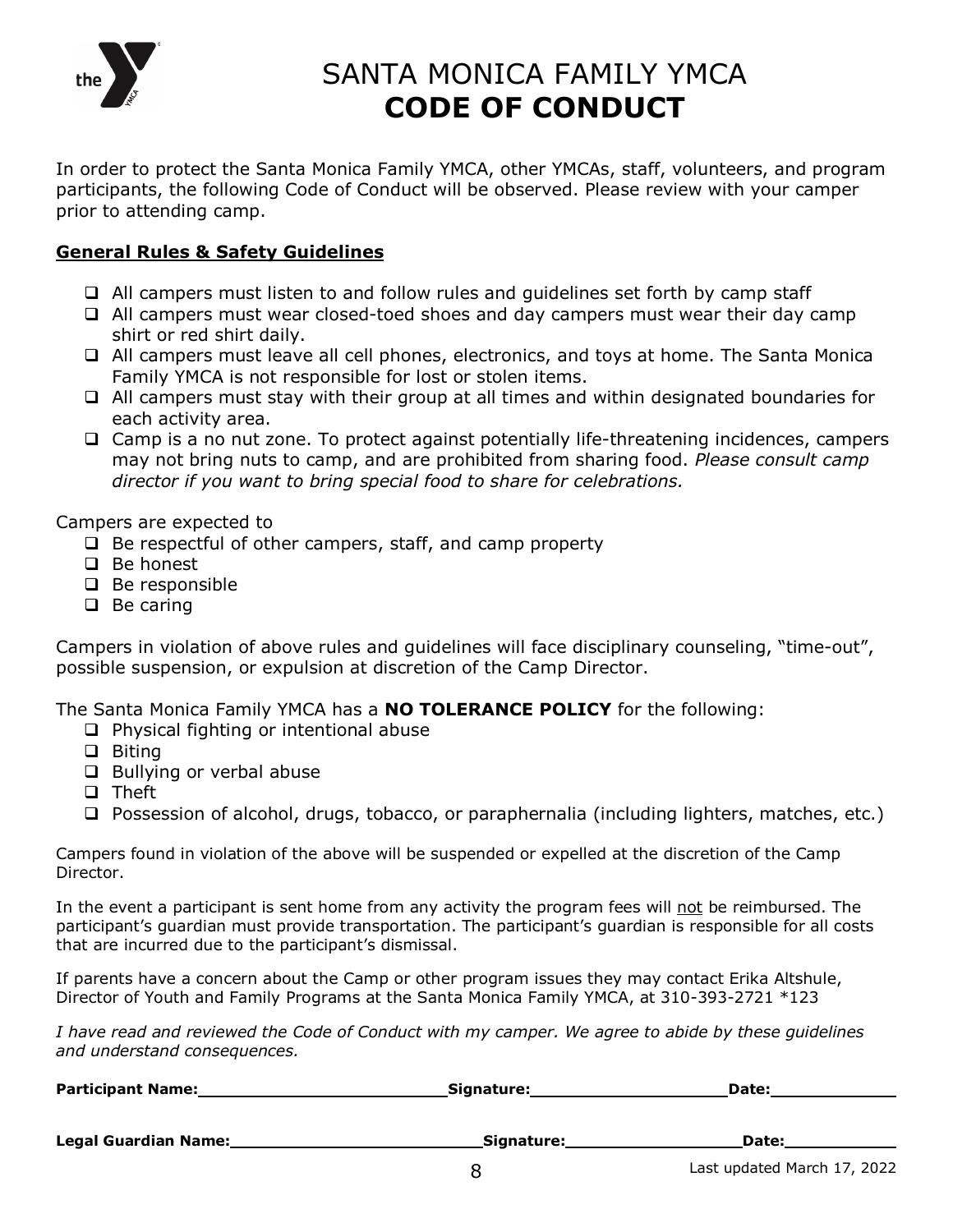

## **SANTA MONICA FAMILY YMCA CLIMBING WALL WAIVER**

#### **Acknowledgement of Risk**

I hereby acknowledge and agree that the sport of rock climbing and the use of the Climbing Wall (hereinafter referred to as the Climbing Wall) has inherent risks. I have full knowledge of the nature and extent of all the risks associated with rock climbing and the use of the Climbing Wall, including but not limited to:

- 1. All manner of injury resulting in falling off the Climbing Wall and hitting rock faces and projections, whether permanently or temporarily in place, or the floor;
- 2. Rope abrasion, entanglement and other injuries resulting from activities on or near the Climbing Wall such as, but not limited to, climbing, belaying, rappelling, lowering on rope, rescue systems, and any other rope techniques;
- 3. Injuries resulting from falling climbers or dropping items, such as, but not limited to ropes or climbing hardware;
- 4. Cuts and abrasions resulting from skin contact with the Climbing Wall;
- 5. Failure of rope, slings, harnesses, climbing hardware, anchor points, or any part of the Climbing Wall Structure.

I further acknowledge that the above list is not inclusive of all possible risks associated with the use of the Climbing Wall and that the above list in no way limits the extent or reach of this release and covenant not to sue.

#### **Waiver / Release**

In consideration of my child's use of the Climbing Wall, I,

The undersigned user, agree to release and on behalf of myself, my heirs, representatives, executors, administrators, and assigns, HEREBY DO RELEASE THE SANTA MONICA FAMILY YMCA, its officers, agents and employees form any cause of action claim, or demand of any nature whatsoever, including but not limited to, a claim of NEGLIGENCE, which I, my heirs, representatives, executors, administrators and assigns may now have, or have in the future against The SANTA MONICA FAMILY YMCA on account of personal injury, property damage, death or accident of any kind, arising out of or in any way related to my child's use of the Climbing Wall whether that use is supervised or unsupervised, however the injury or damage is caused, including, but not limited to the NEGLIGENCE of THE SANTA MONICA FAMILY YMCA, its officers, agents, and employees.

In consideration of my use of the Climbing Center, I, the undersigned user, agree to INDEMNIFY AND HOLD HARMLESS THE SANTA MONICA FAMILY YMCA, its officers, agents, and employees from any and all causes of action, claims, demands, losses, or costs of any nature whatever arising out of or in any way related to my use of the Climbing Center.

I hereby certify that I have full knowledge of the nature and extent of the risks inherent in the use of the Climbing Wall and that I am voluntarily assuming the risks. I understand that I will be solely responsible for any loss or damage, including death, my child sustains while my child uses the Climbing Wall and that release by this agreement THE SANTA MONICA FAMILY YMCA of any and all liability for such loss, damage, or death.

I further certify that my child is in good health and that my child has no physical limitations that would preclude my child's safe use of the Climbing Center.

I further understand that the terms of this agreement are legally binding and certify that I am signing this agreement, after have carefully read it, of my own free will.

| Climbing Users' Name | Climbing Users Age                                                             |      |
|----------------------|--------------------------------------------------------------------------------|------|
| Witness' Signature   | Witness' Name (Print Clearly)                                                  |      |
|                      | Parent / Guardian if user is under 18 Parent / Guardian's Name (Print Clearly) | Date |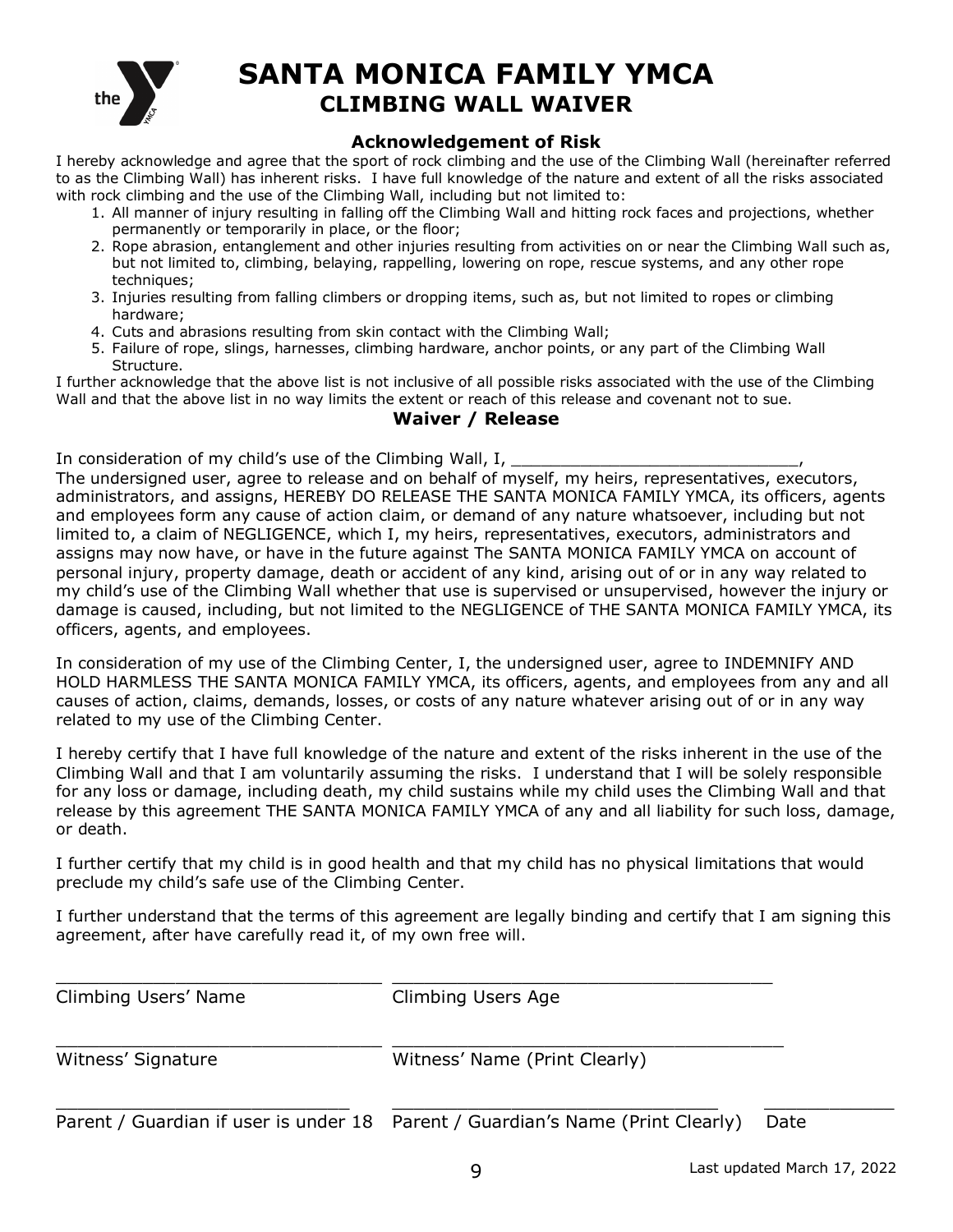#### This Form is used if your child begins to experience COVID-19 symptoms





Please carefully read and sign the following Informed COVID 19 Screening Test Consent and Authorization for the Release of Information and Test Results

In order to reduce the risk of COVID-19 being transmitted within the state, the California Department of Public Health (CDPH), in partnership with Primary.Health is implementing a COVID-19 testing program. The COVID-19 tests under this program may include, but not be limited to, self-administered over-the-counter antigen tests, testing-site administered antigen tests, and laboratory-based molecular (e.g., PCR) and pooled molecular tests. All testing will be free of charge.

This document provides consent for participation in the testing program:

I authorize on behalf of myself, my child, or the patient being tested, COVID-19 testing by collecting a nasal swab. I understand that specimen collection may include self-collection or collection by a trained, qualified health care operator in compliance with any relevant CDC and FDA guidance.

I represent that I am the parent or guardian authorized to sign this document for my child or the legal representative for the patient being tested.

I authorize Primary.Health and each of the parties listed below to release patient personal and test information in order to facilitate testing for COVID-19 infection:

- The ordering provider for my COVID-19 test, if applicable
- The ordering provider for the patient's COVID-19 test, if applicable
- The California Department of Public Health and local public health partners
- Any laboratory partner providing confirmation RT-PCR tests and/or providing mandatory reporting to the state health department

I understand that "patient personal and test information" includes the following:

- The patient's name, gender, date of birth
- If applicable, dependent and/or guardianship information
- Contact information including telephone number, email address, and physical or mailing address
- Appointment information, transaction identification number, COVID-19 test information and results.

I understand that CDPH and its designated testing partners do not act as medical providers and that testing does not replace treatment by a medical provider. I assume complete and full responsibility to take appropriate action with regards to the test results.

By consenting to participate in the CDPH COVID-19 testing program, I acknowledge any health risks, however minor, that may arise from my or the patient's participation. It is possible that collection of a nasal swab may cause trauma or discomfort from the swab itself, though this is unusual to happen and rarely likely to be serious.

I hereby assume full and complete responsibility for any injury, illness, or accident which may occur during my, my child's or the patient's participation in this program and hold harmless CDPH and its designated testing partners from any and all losses, damages, liabilities or other claims and causes of action that may arise.

| Name of minor (participant):  | Date of Birth: |
|-------------------------------|----------------|
| Name of parent/guardian:      | Date:          |
| Signature of parent/guardian: |                |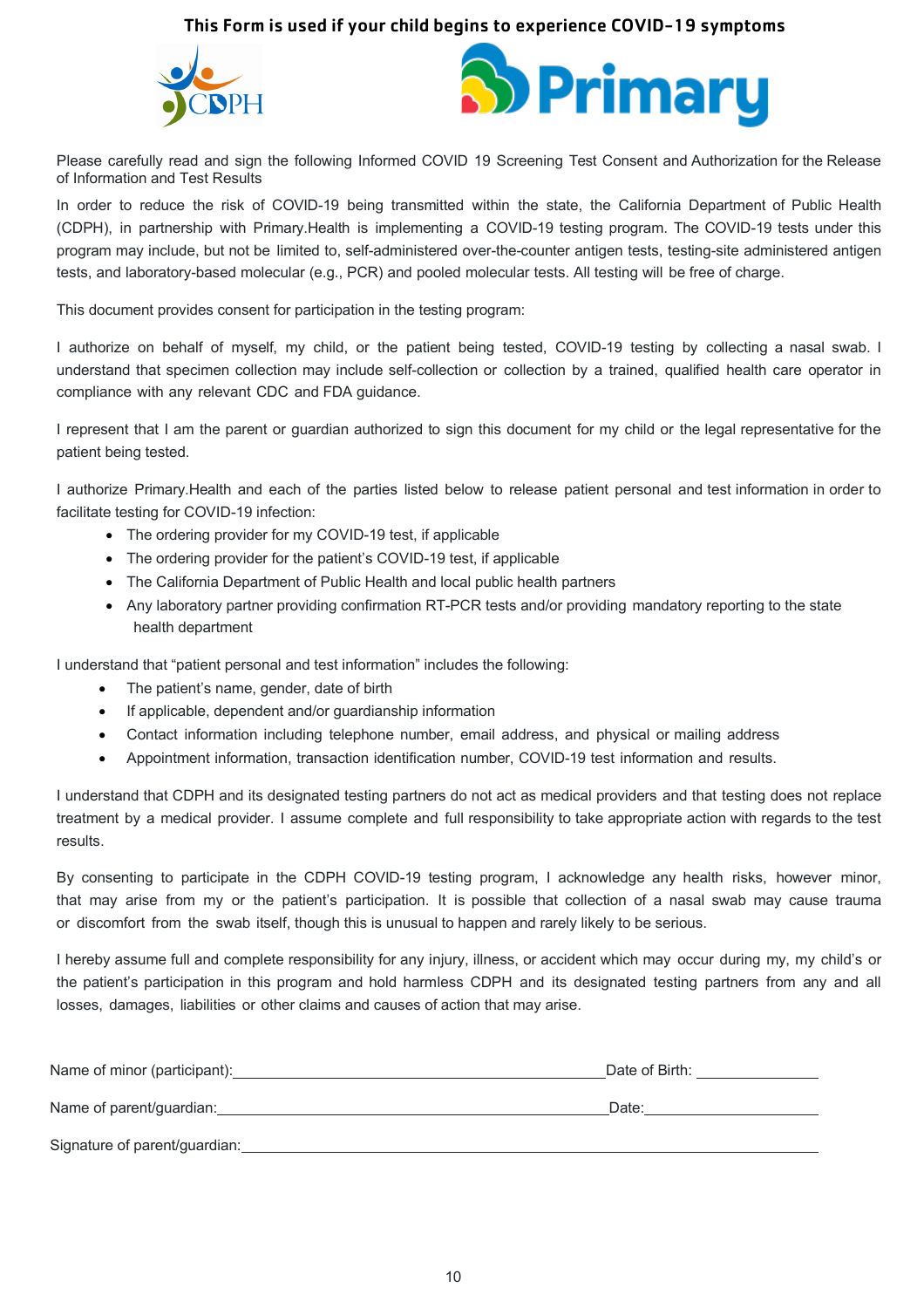the  $\sum_{\mathcal{E}}$ 

SANTA MONICA FAMILY YMCA

## **Medical Form**

**Must be signed by your child's physician**

|                                                  | <b>Health Insurance Information</b>                                                                                                                                                   |
|--------------------------------------------------|---------------------------------------------------------------------------------------------------------------------------------------------------------------------------------------|
|                                                  |                                                                                                                                                                                       |
|                                                  |                                                                                                                                                                                       |
|                                                  | <b>Emergency/Medical Release</b>                                                                                                                                                      |
|                                                  | For Single Parent Families                                                                                                                                                            |
|                                                  | representative to seek emergency medical and/or surgical treatment for said child.                                                                                                    |
|                                                  | _Date:_________________                                                                                                                                                               |
|                                                  |                                                                                                                                                                                       |
| <b>Both parents must sign</b>                    | <b>Emergency/Medical Release</b><br>For Two Parent & Joint Custody Families                                                                                                           |
| We,<br>and/or surgical treatment for said child. | 8<br>, are<br>the custodial parents/guardians of the above-named child and hereby authorize the<br>Santa Monica Family YMCA or its delegated representative to seek emergency medical |
|                                                  | Date:_______________                                                                                                                                                                  |
|                                                  | Date:______________                                                                                                                                                                   |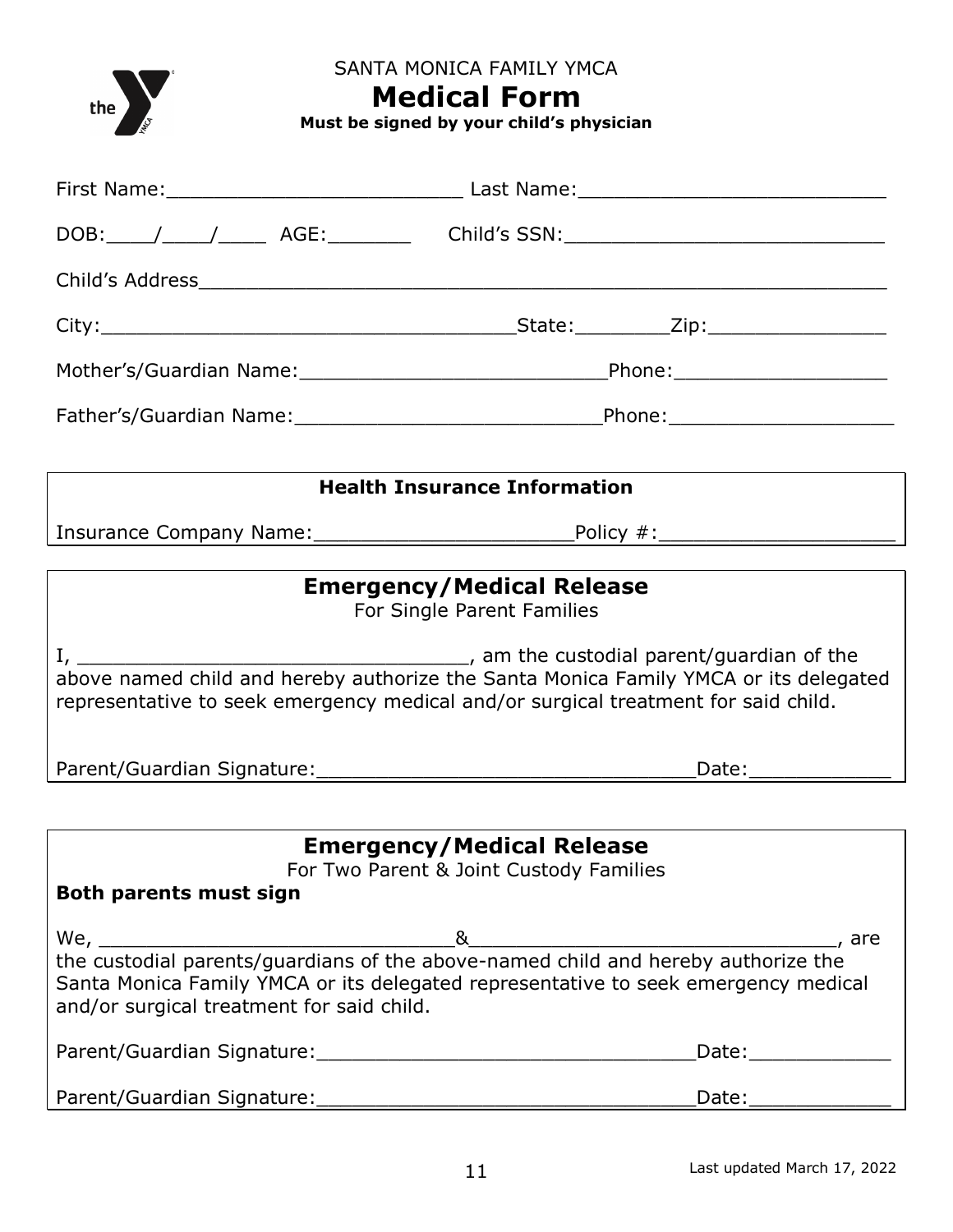## **Medical Form** for\_\_\_\_\_\_\_\_\_\_\_\_\_\_\_\_\_\_\_\_\_\_\_\_\_'s participation in YMCA activities

| <b>Health History</b><br>Please indicate Yes (Y) or No (N) next to each item |                                                       | Immunization Records: List dates of<br>immunizations or attach copy of records |
|------------------------------------------------------------------------------|-------------------------------------------------------|--------------------------------------------------------------------------------|
| <b>Measles</b>                                                               | Tuberculosis                                          | Polio (OPV or IPV) ________ ________ _______                                   |
| <b>German Measles</b><br>Mumps                                               | Scarlet fever<br>Allergies specify:                   | $DTaP$ ______ _____ ______ ______ _____                                        |
| Chicken pox<br>Whooping cough                                                |                                                       | $MMR$ ________ _______                                                         |
| Asthma<br>Stomach upsets                                                     | Frequent colds<br>Sore throats<br>Headaches/migraines | $Hib$ ___ ____ _____ _____ ____                                                |
| Kidney infection                                                             | Constipation                                          | $\mathsf{Hep}\;\mathsf{B}$ ______ ______ ______                                |
| Ear/sinus infections<br><b>Bronchitis</b><br>Convulsions                     | Diphtheria<br>Poliomyelitis<br>Other:                 | Varicella ______ ___                                                           |

 $\Gamma$ 

#### **Medical Information**

Does the child take any medication on a daily basis? Y N If so, please explain:

Please list any previous surgery, sports injury, or illness the child has had in the last 12 months?

Does the child have any allergies or dietary restrictions? Y N If so, please explain:

| Does the child have adequate vision in each eye? Y N | Does the child wear corrective lense |
|------------------------------------------------------|--------------------------------------|
|                                                      |                                      |

Does the child have adequate hearing in both ears? Y N Does the child wear hearing aids? Y N

Is there anything else we should know?

| TO BE FILLED OUT BY DOCTOR                                                                                       |                 |                             |
|------------------------------------------------------------------------------------------------------------------|-----------------|-----------------------------|
|                                                                                                                  |                 |                             |
| I have found the above name child's overall physical health and condition to be:                                 |                 |                             |
| <b>Excellent</b>                                                                                                 | Good            | Fair                        |
| I recommend that the above named child be permitted to engage in all activities. Any limitations are as follows: |                 |                             |
|                                                                                                                  |                 |                             |
|                                                                                                                  |                 |                             |
| (PRINT) Physician's Name:                                                                                        |                 |                             |
|                                                                                                                  |                 |                             |
|                                                                                                                  |                 |                             |
|                                                                                                                  | $\lnot$ $\lnot$ | Last undated March 17, 2022 |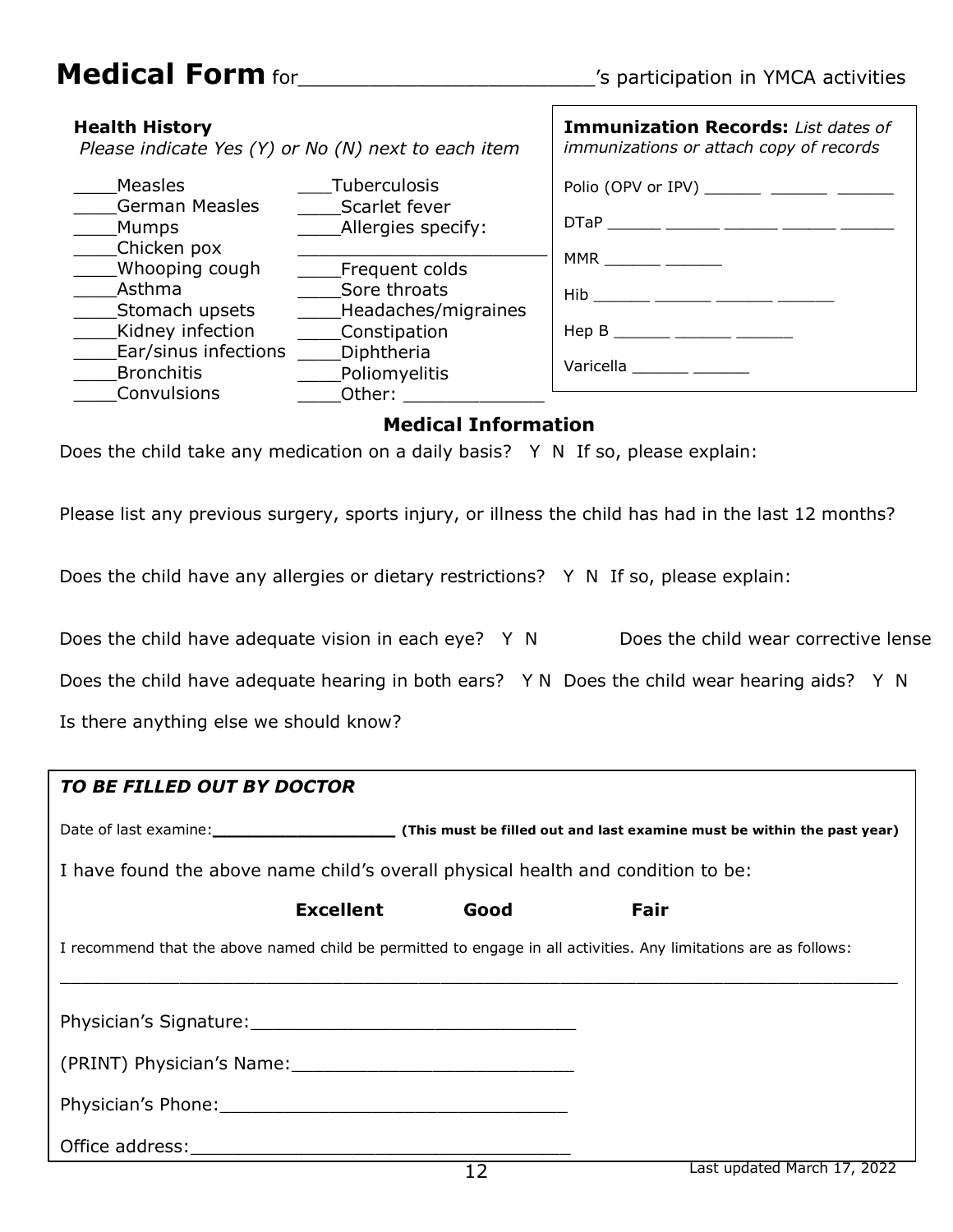### SANTA MONICA FAMILY YMCA



Prescribed Medication Administration Permission Form

- All medications that are to be administered by the Santa Monica Family YMCA must be in the original container with the pharmacist's label, and child's name. All dates on the container must be current and not expired.
- We cannot administer prescribed medications without written permission and authorization from your child's physician.
- Fill in this form completely and turn it in with the medication to be administered.

Child'sName: \_\_\_\_\_\_\_\_\_\_\_\_\_\_\_\_\_\_\_\_\_\_\_\_\_\_ DOB:\_\_\_\_\_\_\_\_\_\_ Cabin #:\_\_\_\_\_\_\_\_\_\_\_

Guardian Name:\_\_\_\_\_\_\_\_\_\_\_\_\_\_\_\_\_\_\_\_\_\_\_\_\_\_\_Phone #\_\_\_\_\_\_\_\_\_\_\_\_\_\_\_\_\_\_\_\_\_\_\_\_

Physician's Name (Print):\_\_\_\_\_\_\_\_\_\_\_\_\_\_\_\_\_\_\_\_\_\_\_Phone #:\_\_\_\_\_\_\_\_\_\_\_\_\_\_\_\_\_\_\_\_

| <b>Dates</b> | <b>MEDICATION</b> | <b>DOSAGE</b> | <b>HOURS TO BE</b><br><b>ADMINISTERED</b> | <b>SPECIAL</b><br><b>INSTRUC-</b><br><b>TIONS</b> | <b>TIME &amp; DOSE</b><br><b>ADMINISTERED</b><br>To be filled out by<br>staff only | <b>STAFF</b><br><b>SIGNATURE</b><br>To be filled out<br>by staff only |
|--------------|-------------------|---------------|-------------------------------------------|---------------------------------------------------|------------------------------------------------------------------------------------|-----------------------------------------------------------------------|
| Sun          |                   |               |                                           |                                                   |                                                                                    |                                                                       |
| Mon          |                   |               |                                           |                                                   |                                                                                    |                                                                       |
| <b>Tues</b>  |                   |               |                                           |                                                   |                                                                                    |                                                                       |
| Wed          |                   |               |                                           |                                                   |                                                                                    |                                                                       |
| <b>Thurs</b> |                   |               |                                           |                                                   |                                                                                    |                                                                       |
| Fri          |                   |               |                                           |                                                   |                                                                                    |                                                                       |
| Sat          |                   |               |                                           |                                                   |                                                                                    |                                                                       |

Other instructions: which is a set of the set of the set of the set of the set of the set of the set of the set of the set of the set of the set of the set of the set of the set of the set of the set of the set of the set

I hereby grant permission for the above-named minor to take the prescribed named medicines above

\_\_\_\_\_\_\_\_\_\_\_\_\_\_\_\_\_\_\_\_\_\_\_\_\_\_\_\_\_\_\_\_\_\_\_\_\_\_\_\_\_\_\_\_\_ \_\_\_\_\_\_\_\_\_\_\_\_\_\_\_

\_\_\_\_\_\_\_\_\_\_\_\_\_\_\_\_\_\_\_\_\_\_\_\_\_\_\_\_\_\_\_\_\_\_\_\_\_\_\_\_\_\_\_\_\_ \_\_\_\_\_\_\_\_\_\_\_\_\_\_\_

\_\_\_\_\_\_\_\_\_\_\_\_\_\_\_\_\_\_\_\_\_\_\_\_\_\_\_\_\_\_\_\_\_\_\_\_\_\_\_\_\_\_\_\_\_\_\_\_\_\_\_\_\_\_\_\_\_\_\_\_\_\_\_\_\_\_\_\_\_\_ \_\_\_\_\_\_\_\_\_\_\_\_\_\_\_\_\_\_\_\_\_\_\_\_\_\_\_\_\_\_\_\_\_\_\_\_\_\_\_\_\_\_\_\_\_\_\_\_\_\_\_\_\_\_\_\_\_\_\_\_\_\_\_\_\_\_\_\_\_\_

Guardian's Signature **Date** Date **Date** 

Physician's Signature Date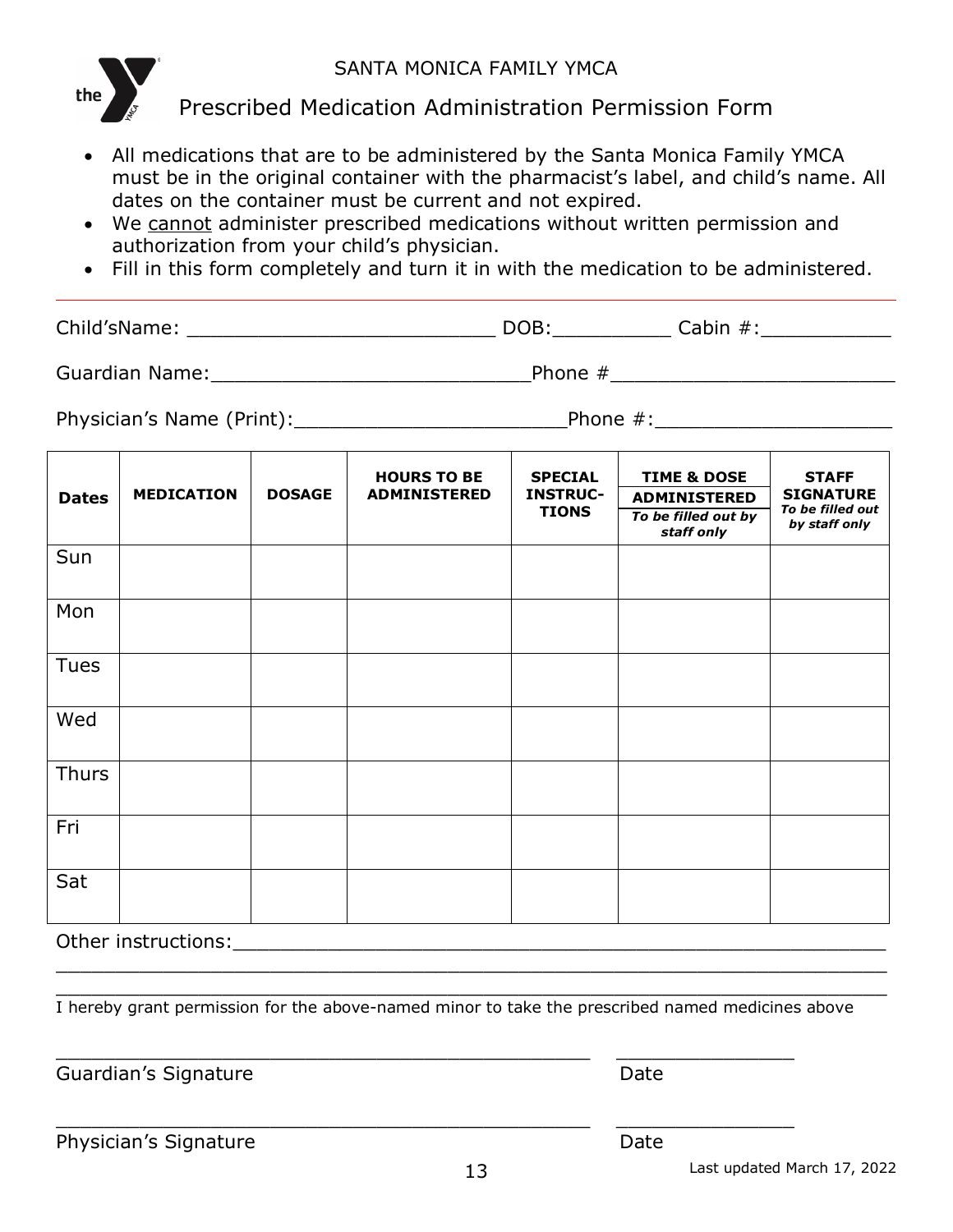

## **OVER-THE COUNTER MEDICAL AUTHORIZATION FORM**

I, the undersigned herby give the Directors, Nursing Staff, and other attendant adult staff of the Santa Monica Family YMCA permission to administer the following, if needed, to my child during his/her stay at camp:

|                                                                                                                                                                                                                                                                                                                                                                                                                                                    | (Print Child's Name) |                           |                             |  |  |
|----------------------------------------------------------------------------------------------------------------------------------------------------------------------------------------------------------------------------------------------------------------------------------------------------------------------------------------------------------------------------------------------------------------------------------------------------|----------------------|---------------------------|-----------------------------|--|--|
| Check each box notifying permission to administer:<br>$\square$ Sunscreen<br>$\Box$ Bug Spray<br>□ Aloe gel/Sunburn Spray<br>□ Calamine/Caladryl/Beneadryl/ 1% Hydrocortisone cream<br>□ Hydrogen Peroxide<br>□ Triple Antibiotic Ointment<br>□ Acetaminophen/Tylenol<br>□ Ibuprofen/Motrin/Advil<br>□ Cough Syrup/Throat Lozenge<br>□ Decongestant (Benadryl Sudafed)<br>□ Anti-nausea Medication<br>$\Box$ Antacid/Anti-gas (Mylanta/Tums/Gas X) |                      |                           |                             |  |  |
| Will you be sending any over-the-counter medication with your child? $\Box$ Yes                                                                                                                                                                                                                                                                                                                                                                    |                      |                           | $\square$ No                |  |  |
|                                                                                                                                                                                                                                                                                                                                                                                                                                                    |                      |                           |                             |  |  |
|                                                                                                                                                                                                                                                                                                                                                                                                                                                    |                      |                           |                             |  |  |
| Has your child ever been stung by a bee? $\Box$ Yes                                                                                                                                                                                                                                                                                                                                                                                                |                      | $\square$ No              |                             |  |  |
| If yes, How many? $\frac{1}{2}$                                                                                                                                                                                                                                                                                                                                                                                                                    |                      |                           |                             |  |  |
| Does your child have any allergies? □No □Yes (Please list medications, food, bugs,<br>plants, sunscreens, etc,) If so, how does your child react and what is the usual treatment?                                                                                                                                                                                                                                                                  |                      |                           |                             |  |  |
| Does your child have any condition that might require immediate medical treatment or attention (for<br>example: asthma, cardiac, seizures, or other conditions)?                                                                                                                                                                                                                                                                                   |                      | $\square$ No              | □Yes, if yes please explain |  |  |
| <b>Guardian Name</b>                                                                                                                                                                                                                                                                                                                                                                                                                               |                      | <b>Relation to Camper</b> | Phone $#$                   |  |  |
| Guardian's Signature                                                                                                                                                                                                                                                                                                                                                                                                                               |                      | Date                      |                             |  |  |
| Please Note 911 will always be called when necessary                                                                                                                                                                                                                                                                                                                                                                                               |                      |                           |                             |  |  |